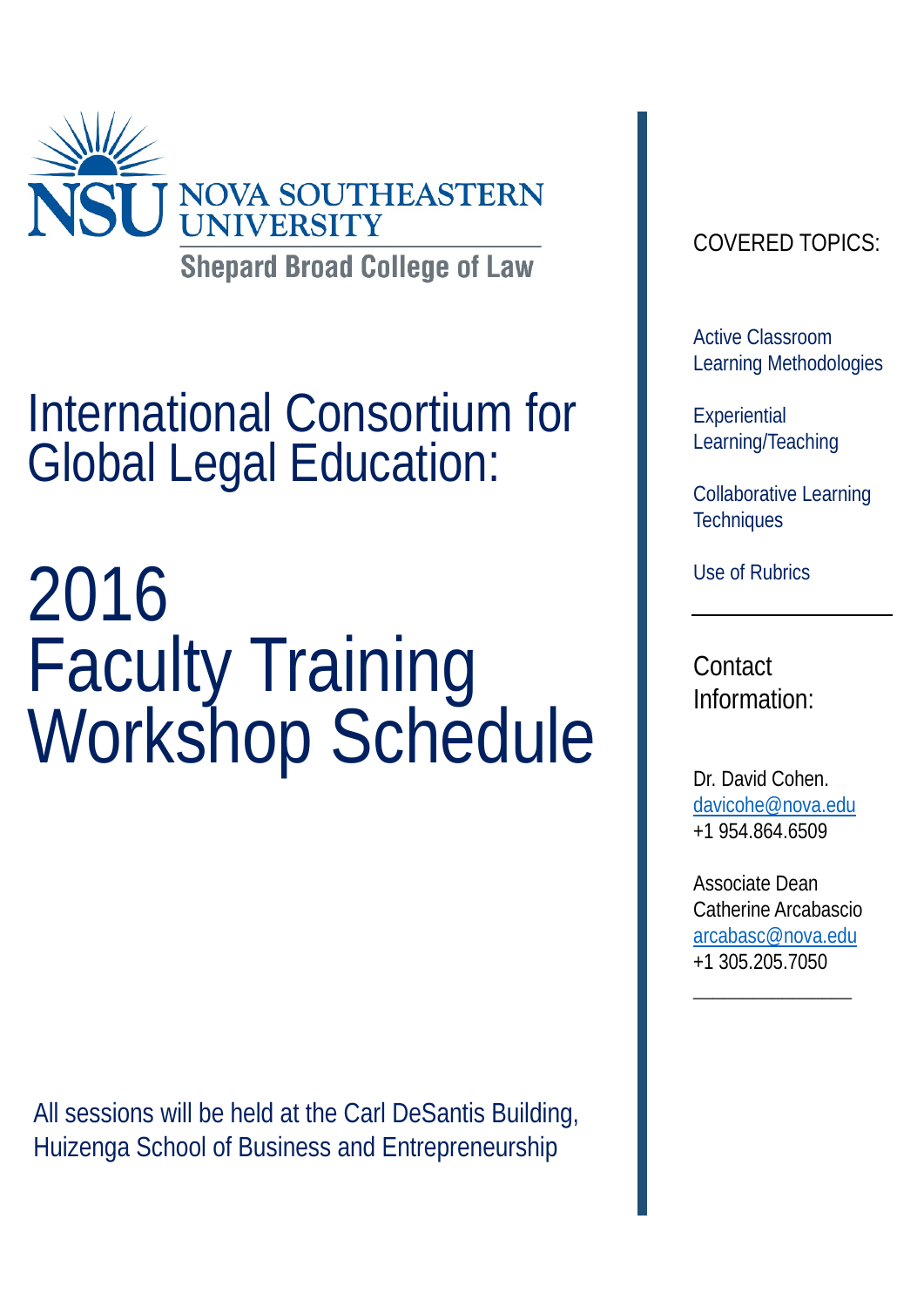

## Monday July 18, 2016 – Room 3000

#### 3:30 pm

• Registration and Check-In

#### 4:00 pm

- Welcome by Associate Dean Catherine Arcabascio
- Opening Remarks by Dean Jon Garon and Lead Facilitators Professor Michael Dale and Professor Olympia Duhart

4:30-5:00 pm:

• Overview of Recent Changes in U.S. Legal Education /International Implications

#### 5:00-6:00 pm:

• Group Exercise- Identifying Objectives and Challenges (Prof. Duhart)

## 6:00-8:00 pm

• Opening Dinner

\_\_\_\_\_\_\_\_\_\_\_\_\_\_\_\_\_\_\_\_\_\_\_\_\_\_\_

Tuesday July 19, 2016

#### 9:30-10:00 am - Atrium

• Breakfast

#### 10:00 -11:00 am – Room 2071

• Re-Imagining the Foundational Classes (Profs. Arcabascio & Duhart)

#### 11:00-12:30 pm – Room 2071

• Group Exercise: Active Teaching Methods (Prof. Lamar)

## 12:30-1:15pm - Atrium

• Lunch

## 1:15-2:45 pm – Rooms 2071

• Discovering New Ways to Use Technology (Profs. Garon, Stephan,& Teppler)

## 2:45-3:45 pm - Rooms 2071

• Group Exercise: Assessing Student Learning: Incorporating Rubrics and Collaboration in the Classroom (Prof. Duhart)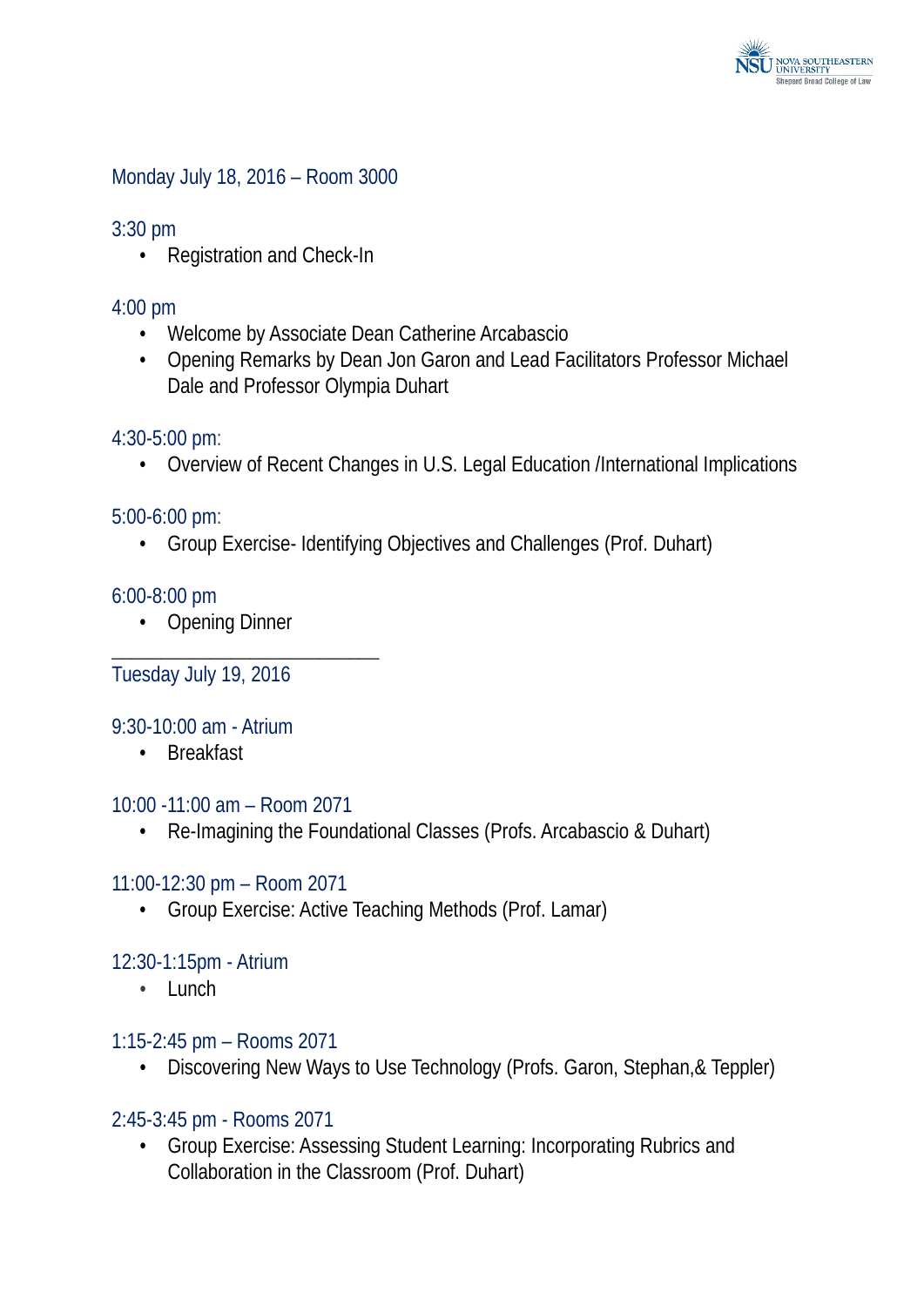

## 3:45-5:00 pm - Rooms 2071

• Roundtable/Panel Breakout Session: Learning From Each Other…Techniques From Around the World (All Participants)

Evening Free

Wednesday July 20, 2016

\_\_\_\_\_\_\_\_\_\_\_\_\_\_\_\_\_\_\_\_\_\_\_\_\_\_\_

# 9:30-10:00 am - Atrium

• Breakfast

10:00-11:30 am – Room 2071 (Breakout sessions also will occur in 2067 and 2073)

- Building Skills Courses Designed to Teach Students How To "Do."
- Describing and Employing the National Institute for Trial Advocacy's (NITA ) "Learning by Doing" Model (Profs. Dale, Flynn, Untiedt & Webber)

11:30-12:30 pm - Room 2071 (Breakout sessions will occur in 2067 and 2073)

• Group Exercise: Trial Skills Using NITA Critique Model (Profs. Dale, Flynn, Untiedt & Webber)

12:30-1:15 pm

- Lunch
- 1:15-2:45 pm Room 2071 (Breakout sessions also will occur in 2067 and 2073)
	- Group Exercise: Teaching Oral Argument Using NITA Critique Model (Profs. Dale, Flynn, Untiedt & Webber)

2:45-3:45 pm - Room 2071 (Breakout sessions also will occur in 2067 and 2073)

• Using Video Review and Drills in the Classroom (Profs. Dale, Flynn, Untiedt & Webber)

# 3:45-5:00 pm - Room 2071 (Breakout sessions also will occur in 2067 and 2073)

• Group Exercise: Applying Video Reviews and Drills in a Classroom Setting (Profs. Dale, Flynn, Untiedt & Webber)

6-8:00 pm - Atrium

\_\_\_\_\_\_\_\_\_\_\_\_\_\_\_\_\_\_\_\_\_\_\_\_\_\_\_

• Dinner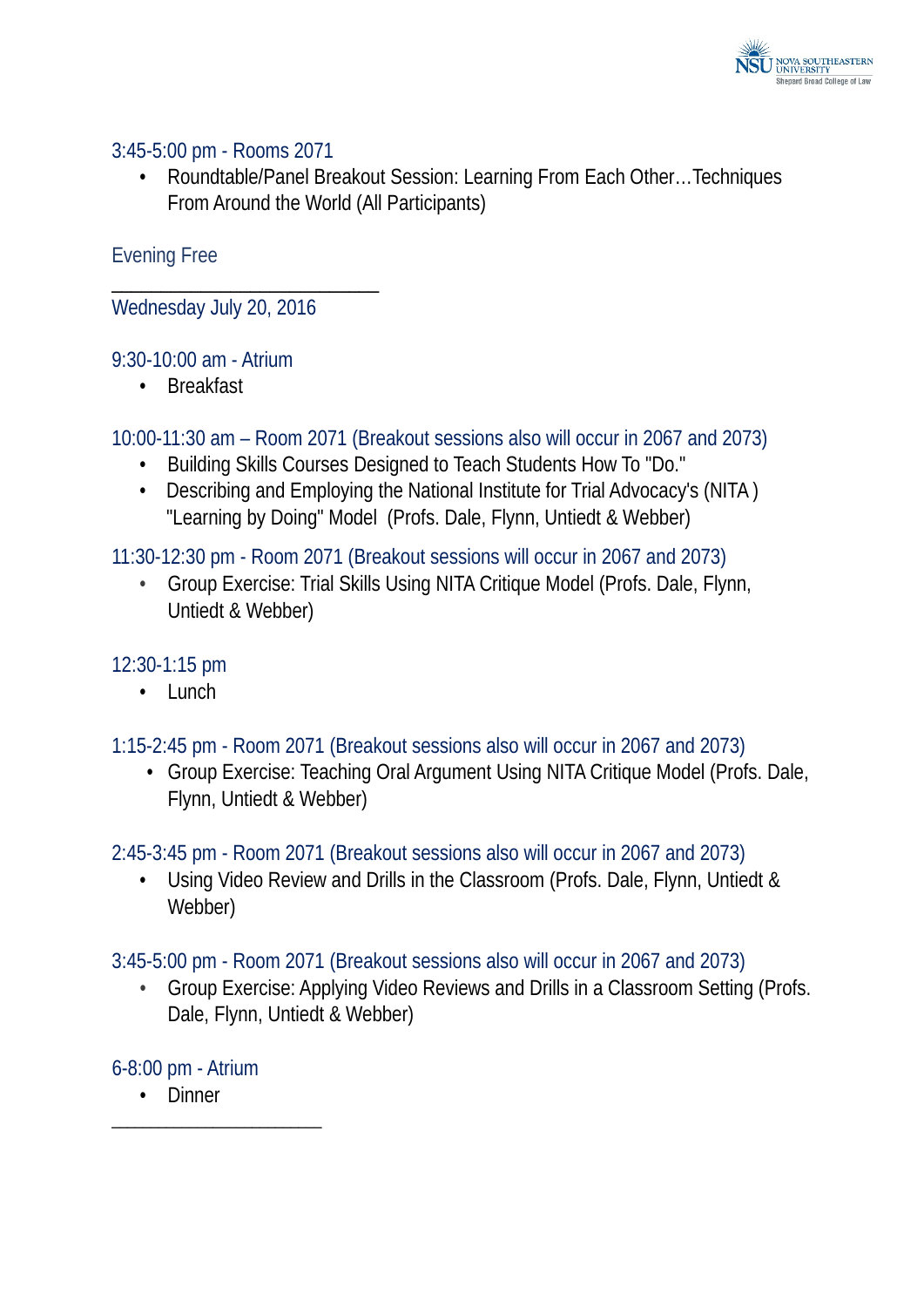

# Thursday July 21, 2016

## 9:30-10:00 am - Atrium

• Breakfast

## 10:00-11:00 am – Room 1133

• Experiential Learning in Transactional Classes (Prof. Cross)

# 11:15-12:30 pm – Room 1133

• Group Exercise: Drafting in the Classroom (Profs. Cerminara & Uzdavines)

# 12:30-1:30 pm - Atrium

• Lunch

# 1:30-2:00pm – Room 1133

• Reflections/Closing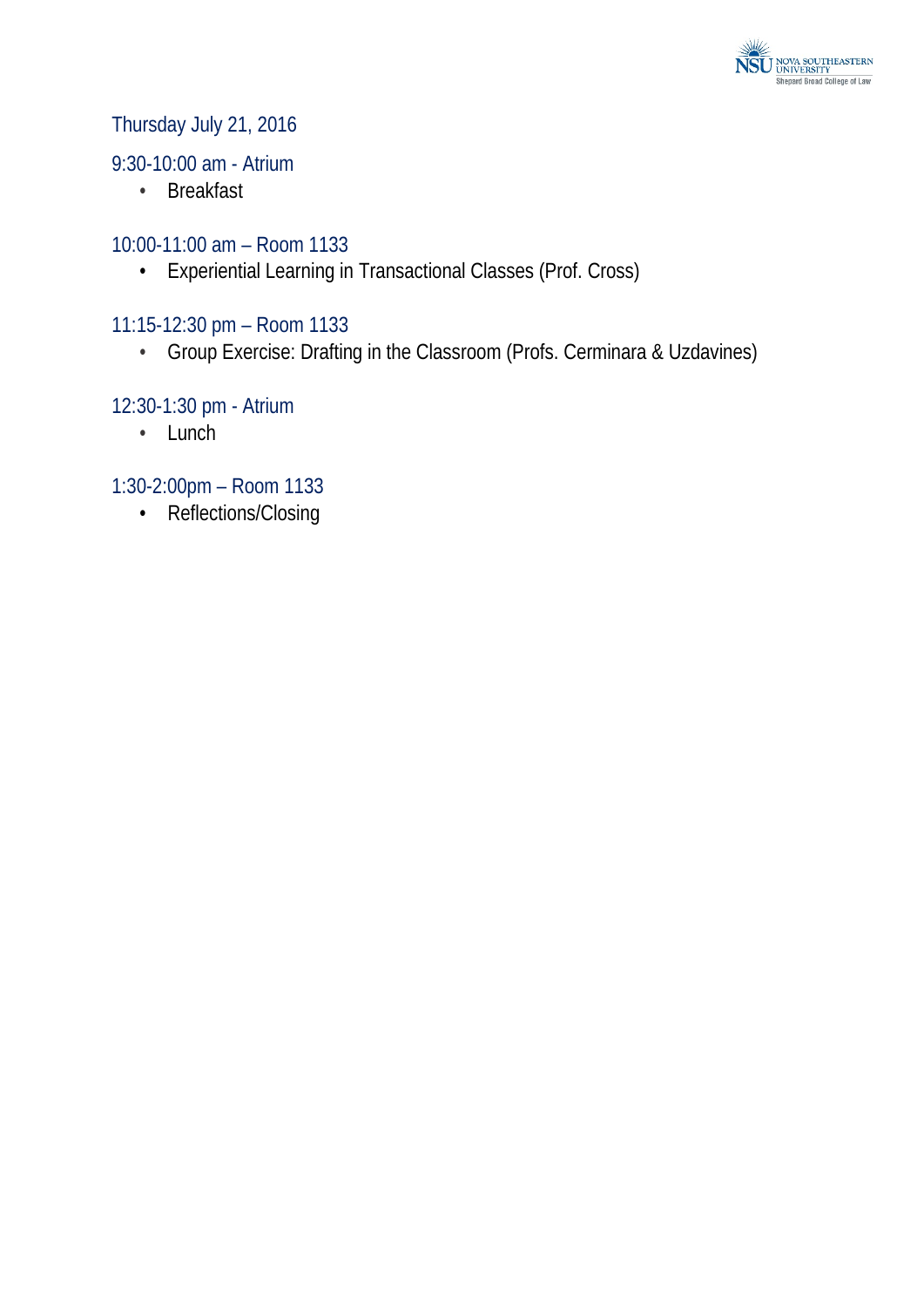# **2016 Faculty Training Workshop Faculty**

#### **Catherine Arcabascio**

Catherine Arcabascio is Associate Dean for International Programs and oversees Nova Southeastern University Shepard Broad College of Law's study abroad and dual degree programs around the world. She also is the Managing Director of the International Consortium for Global Legal Education. She has been a professor of law since 1993, and currently teaches criminal law and criminal procedure. Dean Arcabascio also served as a director of the Shepard Broad College of Law Criminal Justice Clinic for more than a decade.

Dean Arcabascio's areas of scholarly interests include criminal law, criminal procedure, scientific evidence, clinical legal education, experiential learning, and the transnational practice of law. She is a published author of various scholarly articles and recently completed a co-authored Criminal Law text, which will be published by Carolina Academic Press in 2016. Currently, she also is co-writing an article entitled, "Freedom of Assembly in Support of Civic Innovation: Comparative Perspectives from Italy and the United States," and writing an article entitled, "The European Union's Mobility of Lawyers Requirement and the United States' Uniform Bar Examination: Rationales and Comparative Consequences." Dean Arcabascio also has been a guest speaker at numerous national and international conferences, including a presentation in Rome, Italy in June 2013 on the adoption of the U.S. clinic model in European law schools and the benefits of experiential learning.

Additionally, Dean Arcabascio is the co-founder of the Florida Innocence Project, a *pro bono* organization that represented individuals who maintained that they were wrongfully convicted. The work of that organization and Shepard Broad College of Law students resulted in changes to Florida laws governing DNA testing, the investigation of hundreds of wrongful conviction claims, and the exoneration and release of two wrongfully-convicted individuals in the State of Florida.

Before joining the faculty at Shepard Broad College of Law, she worked as an assistant district attorney in Brooklyn, New York and as a litigation associate at the law firm of Shutts & Bowen in Miami. Dean Arcabascio received her J.D. from Boston College Law School and her B.A. in Journalism from New York University. During her time at Boston College, Dean Arcabascio served as a student law clerk for the Honorable William G. Young of the United States District Court, District of Massachusetts and then later as a student law clerk for the United States Attorney's Office, Southern District of New York. She is a member of the Massachusetts, New York and Florida Bars.

#### **Kathy Cerminara**

Professor Kathy Cerminara bridges the medical and legal professions with her work on patients' rights in the end-of-life decision-making arena. She co-authors the nationally known treatise, *[The Right to Die: The Law of End-of-Life Decisionmaking](http://www.kluwerlaw.com/Catalogue/titleinfo.htm?ProdID=0735546657)*, and is a reviewer for several medical and medical-legal journals. Her scholarship most recently has focused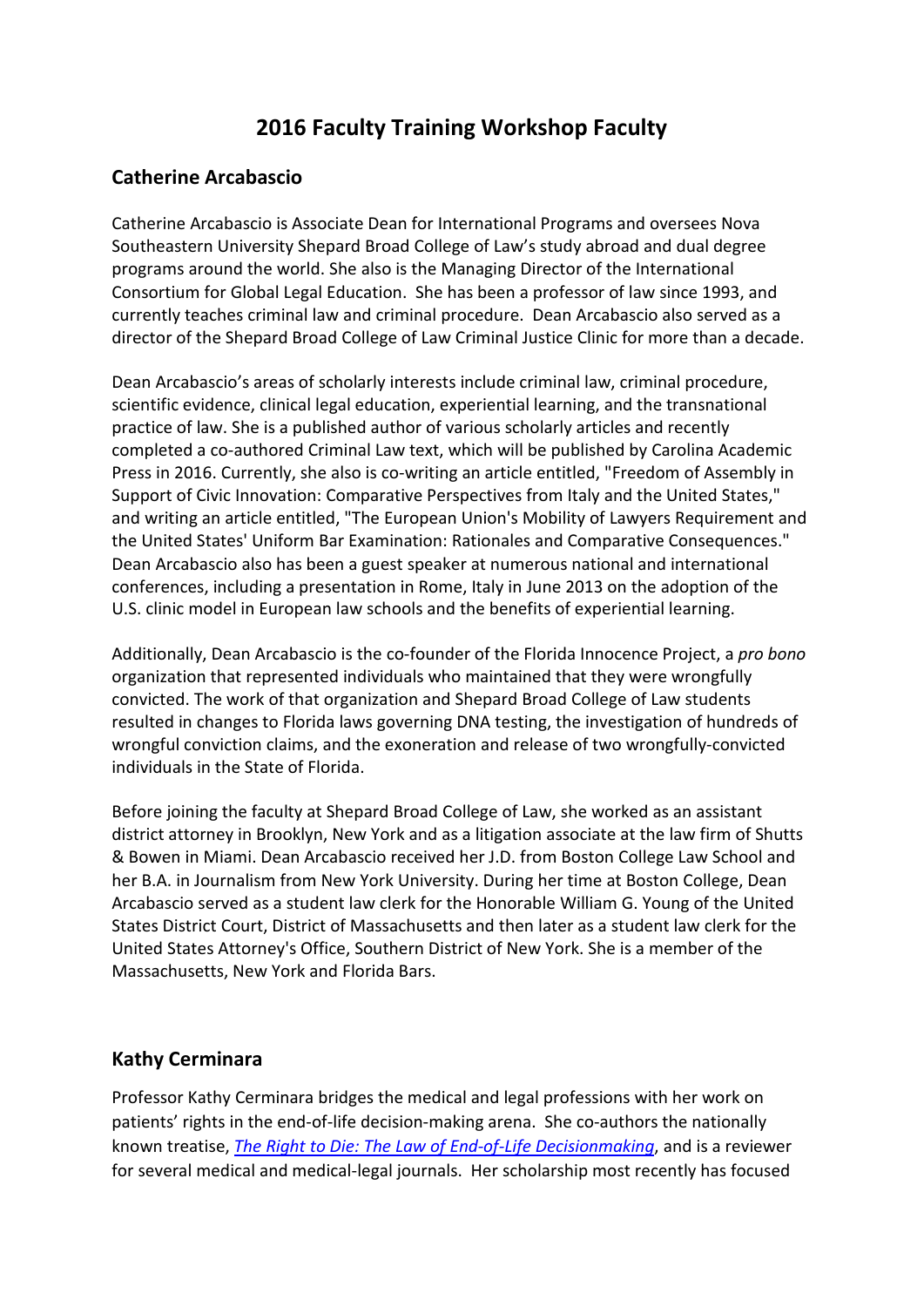on the intersection between end-of-life care, palliative care, and health care coverage policy. At the Nova Southeastern University Shepard Broad Law Center, she is a full professor and serves as Director of Faculty Development.

Professor Cerminara teaches Torts; Health Policy, Bioethics & Quality of Care; Administrative Law; Civil Procedure; Bioethics; and other health-law-related courses. She also created and was the initial director of the online Master of Science in Health Law program for non-lawyers.

Since 2012, she has been a member of the International Scientific Committee for the International Academy of Law & Mental Health, based in Montreal, Canada. In that position, she has co-organized the stream of therapeutic jurisprudence presentations for three of the Academy's bi-annual Congresses: one in Amsterdam in 2013, one in Vienna in 2015, and one upcoming in Prague in 2017.

Prior to joining the College of Law faculty, Professor Cerminara taught at St. Thomas University School of Law and the University of Miami School of Law, clerked in the Western District of Pennsylvania and the United States Court of Appeals for the Third Circuit, and practiced law with Reed Smith Shaw & McClay in Pittsburgh, Pennsylvania.

Professor Cerminara received her J.D. *magna cum laude* from the University of Pittsburgh and her LL.M. and J.S.D. from Columbia University. She is an affiliate member of the Health Law and Tort Trial and Insurance sections of The Florida Bar, a retired member of the Pennsylvania Bar, and a member of organizations such as the American Bar Association, the American Society of Law, Medicine & Ethics and the American Health Lawyers Association.

#### **Jane E. Cross**

Jane E. Cross is an Associate Professor of Law and Director of the Caribbean Law Programs. She received her B.A. in International Relations. While in law school, she was Note Editor for the Michigan Yearbook of International Legal Studies.

She is presently President, an Executive Committee Member and an Advisory Board Member for the American and Caribbean Law Initiative ("ACLI"). In 2004, she coordinated the first ACLI Summer Conference entitled "Caribbean Market Forces: Emerging Trends in International and Comparative Law." She also serves on the Board of Directors of the Inter-American Center for Human Rights.

In conjunction with the ACLI, she coordinates the American and Caribbean Law Clinic at NSU Shepard Broad College of Law and teaches the Selected Issues in Caribbean Law Workshop.

In 2010-2011, Professor Cross served as the President of Southeast/Southwest People of Color Legal Scholarship Conference and Conference Chair for the first Joint Meeting of the Southeast/Southwest and Midwest People of Color Legal Scholarship Conference on March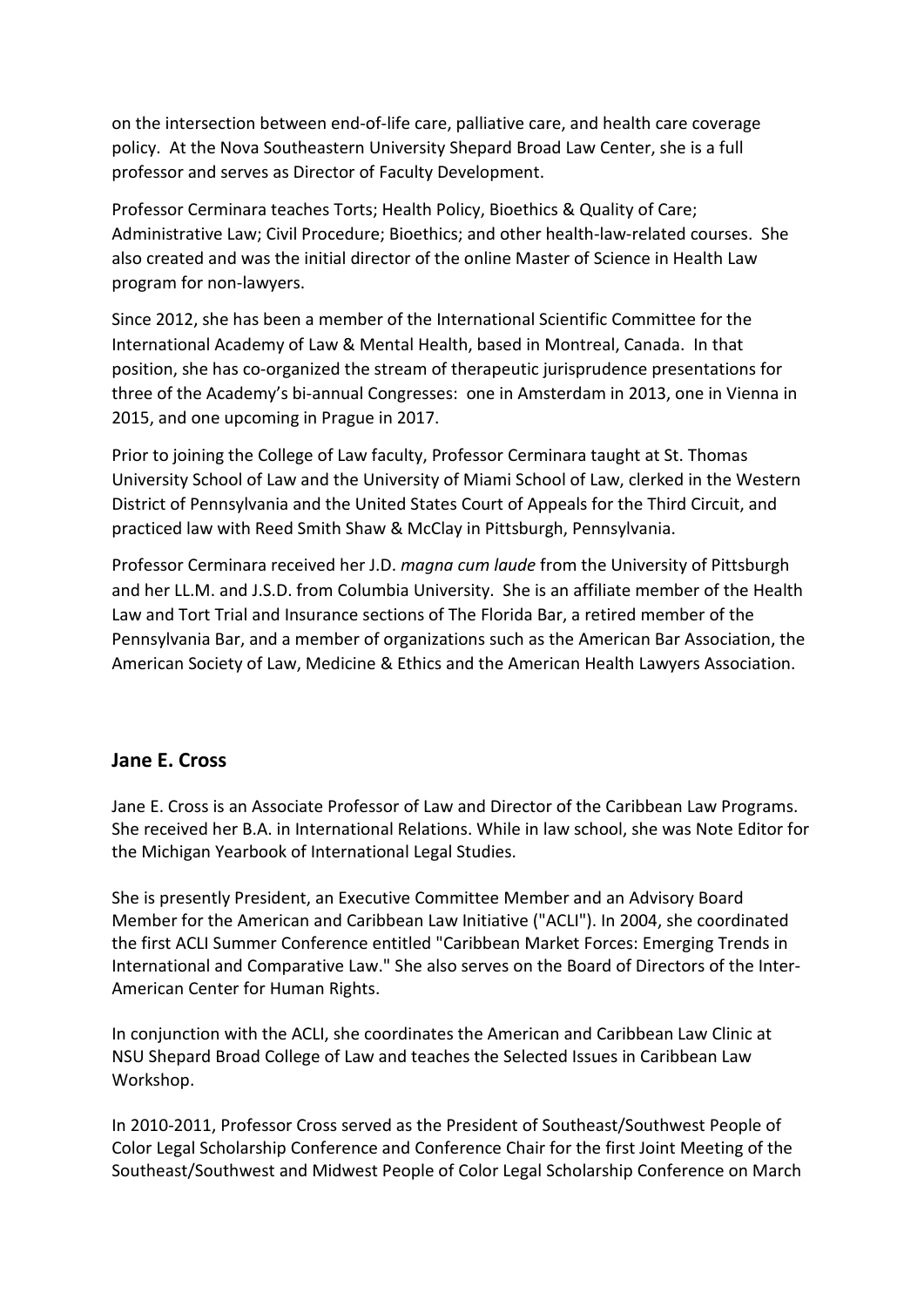31-April 3, 2011. The theme of the conference was the Role of the Law in Fostering Social, Political and Economic Equality.

In fall 2004, she served as the Faculty Chair of the Goodwin Seminar. In that capacity, she will organize a seminar series entitled "Tradewinds in Caribbean Law: Evolution of Legal Norms and Quest for Independent Justice."

She also regularly teaches Lawyering Skills and Values and Negotiable Instruments. She currently serves as a course creator for Negotiable Instruments Law in the Online AAMPLE ® Program. Professor Cross has also taught Comparative Commonwealth Caribbean Legal Systems: A Human Rights Approach during the Cayman Islands Winter Break Program for Stetson University School of Law and the ACLI.

Professor Cross also serves as faculty advisor to the Caribbean Law Students Association.

She is admitted to the Bar in New York, Illinois and Florida.

#### **Michael J. Dale**

Professor Michael J. Dale has been a member of the faculty at Nova Southeastern University Shepard Broad College of Law in Fort Lauderdale, Florida since 1985, teaching courses in family law, juvenile law and in the family and juvenile clinic. He also teaches litigation courses including civil procedure, conflicts of laws, evidence, trial advocacy and international litigation. Before joining the Nova faculty, Professor Dale spent time in private law practice in Phoenix and was Executive Director of the Youth Law Center in San Francisco after serving as Attorney in Charge of the Special Litigation Unit of the Juvenile Rights Division of the Legal Aid Society of the City of New York. He has been a practicing lawyer specializing in civil rights litigation for 40 years. He is admitted to practice in the states of Arizona, Florida, New Mexico and New York as well as before the United States Supreme Court and numerous federal appellate and district courts.

Professor Dale teaches in National Institute for Trial Advocacy programs in both public and in-house settings. He also focuses on NITA programs concerning children including trainings held in Denver, Phoenix, Los Angeles, Boston, Utah, Connecticut, Massachusetts, Illinois, New Jersey, New Mexico, Philadelphia at the University of Pennsylvania, New York at Hofstra University and Houston at the University of Houston. For the past 24 years he has been program director for the NITA Florida Deposition Program. In 2009 Professor Dale received the Robert Oliphant Award from NITA for his service to the organization. An active litigator himself, he has been a consultant to federal and state agencies on civil rights issues and to law firms on litigation matters.

Professor Dale is the author of over seventy-five articles focusing primarily on juvenile and children's law topics. He is also the author of the two volume text, representing the Child Client, published by Matthew Bender Co. He speaks regularly to professional groups on children's law and litigation topics.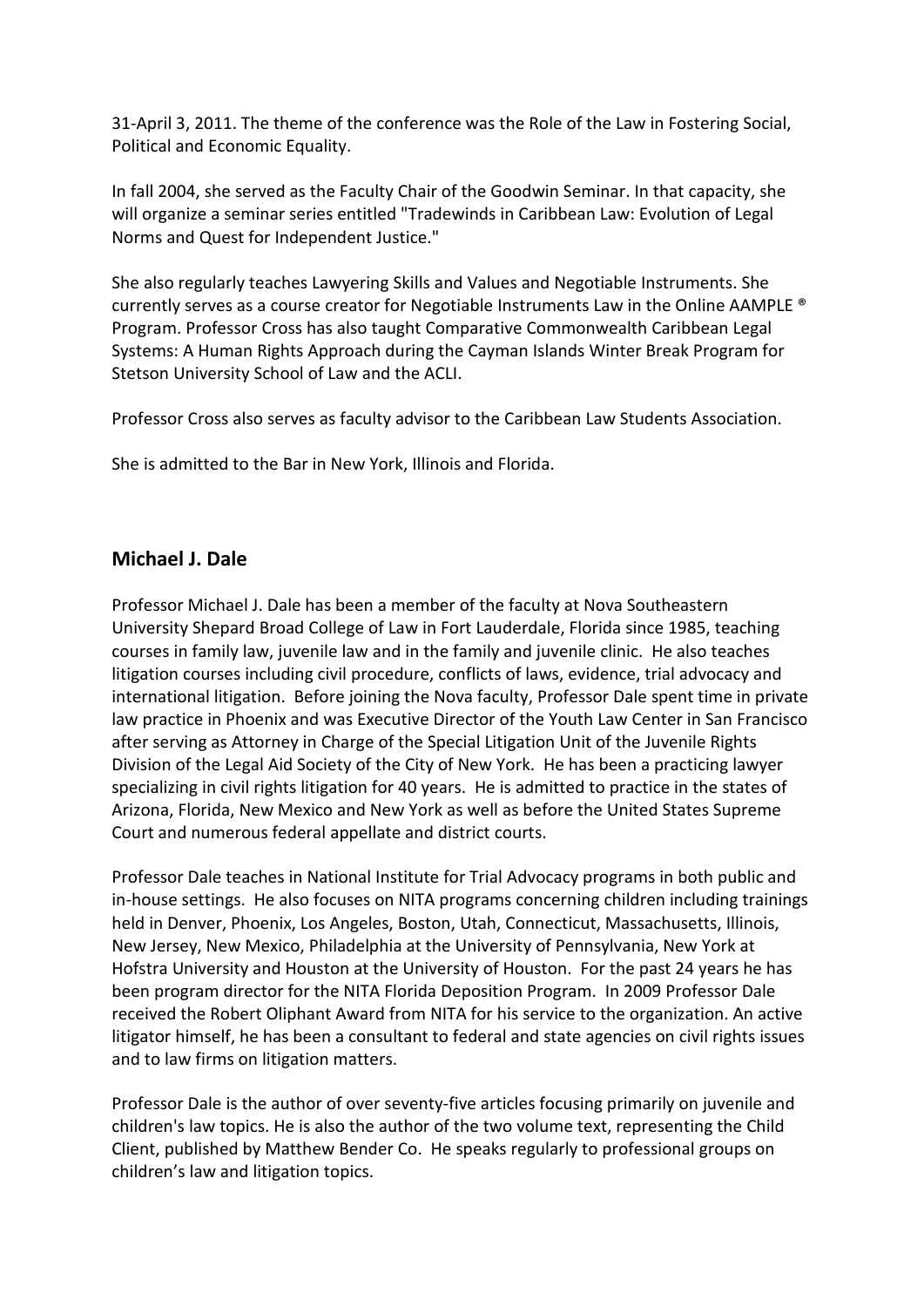## **Olympia Duhart**

Professor Olympia Duhart teaches Legal Research and Writing (LRW), Constitutional Law and First Amendment Law at the Shepard Broad College of Law at Nova Southeastern University. She is also Director of the LRW Program, and Director of Faculty Development.

Professor Duhart recently served as Co-President of the Society of American Law Teachers, a national organization dedicated to diversity, academic excellence and social justice. She served as Co-President from 2014 to 2016 with Professor Ruben Garcia of University of Nevada -- Las Vegas. Professor Duhart serves on the Board of Advisors for the Institute for Law Teaching and Learning. She was recently appointed to serve on the AALS Committee on the Recruitment and Retention of Minority Law Teachers and Students. She was also appointed to the American Bar Association's Section on Legal Education Publications Committee. She is active in both the Association of Legal Writing Directors and the Legal Writing Institute, where she chairs the Administrative Operations Committee. In addition, Professor Duhart volunteers with the FLITE Center, where she teaches creative writing and language arts to young adults in Broward's dependency system.

Before joining the faculty at Nova, Professor Duhart worked at Ruden McClosky and volunteered with the Florida Innocence Project. She also taught high school English and Creative Writing. Professor Duhart has worked as a staff reporter for *The Miami Herald.*  She continues to engage the public through her contributions to online publications; she has been published in the SALTLAW blog, *The Huffington Post* and *The New York Times.* She also presents around the country on teaching methods and assessment. Her scholarship is in the area of teaching methods, assessment and vulnerable communities.

Professor Duhart was recognized by the Association of American Law Schools Award as a Teacher of the Year in 2009 and 2012. She was also named Professor of the Year by the NSU Student Bar Association in 2012. In 2014, Professor Duhart won the Stephanie Aleong Impact Award, which recognizes a faculty member who has had an impact on a law student who exemplifies compassion, industry and community service. Professor Duhart received her JD from Nova Southeastern University Shepard Broad College of Law and her BA in English from the University of Miami. She grew up in Liberty City.

## **Michael Flynn**

Professor Flynn, a native of Seattle Washington, teaches courses in personal injury law, including Torts, Medical Malpractice and Product Liability as well as courses in Consumer Protection Law and The Uniform Commercial Code. In addition, Professor Flynn help develop and has taught the Pre-Trial Practice class and teaches classes in Civil Procedure and lawyering skills including Trial Advocacy and Interviewing, Counseling and Negotiation. Professor Flynn also created and teaches courses in the Masters in Health Law and Masters in Education Law online programs offered at the law school. Professor Flynn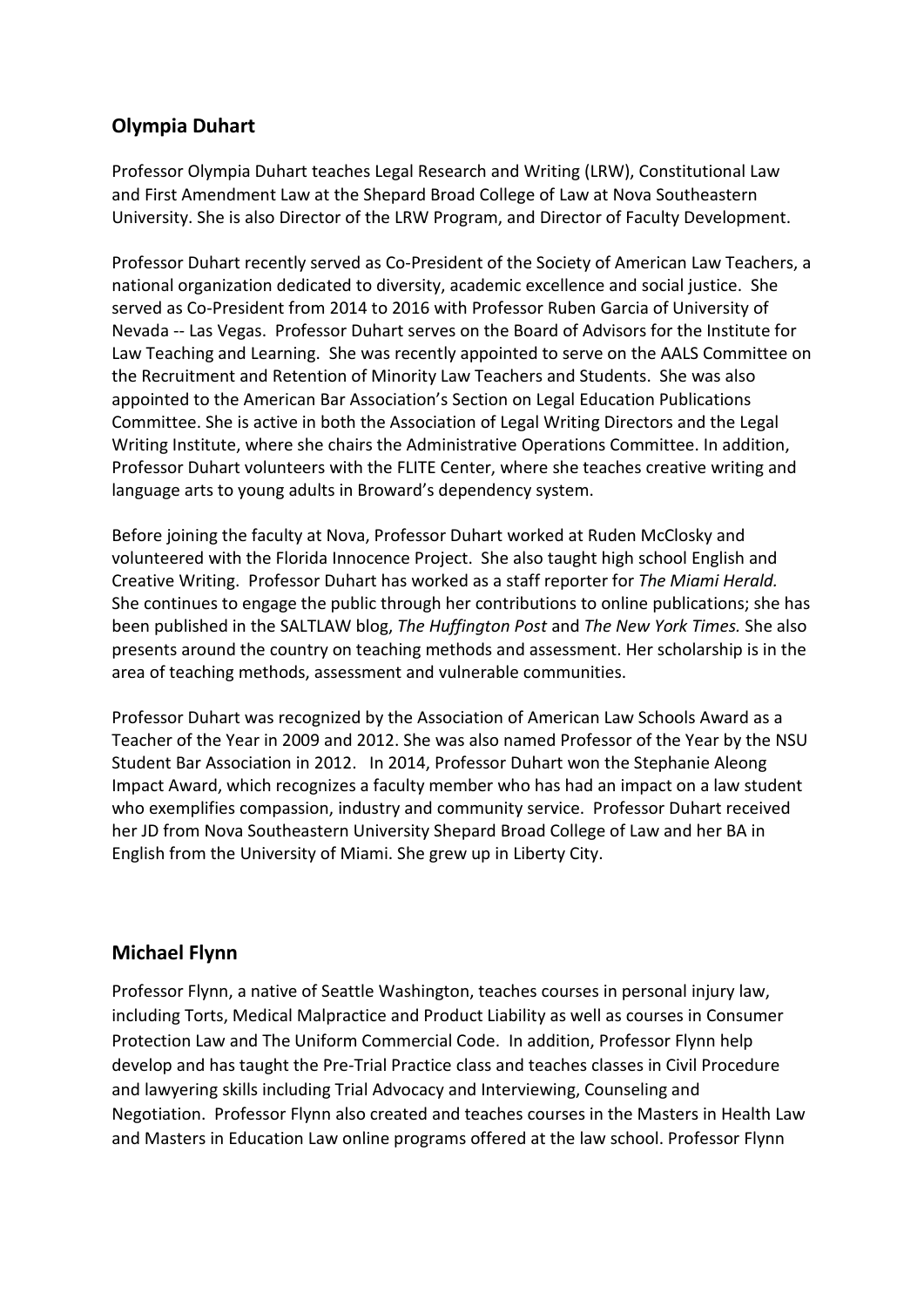created and is the Director of the only Personal Injury Litigation Clinic offered by any law school and is the Director of the Consumer Protection Clinic as well.

Professor Flynn is a graduate of the Gonzaga University School of Law and is the Chair of the Consumer Protection Board for Broward County and a member of the Broward County Justice Association, The American Justice Association, The Trial Lawyers Section of the Florida Bar and is licensed to practice in both the state and federal courts in Washington State and Florida. Professor Flynn is a Faculty Member and Program Director for NITA, The National Institute for Trial Advocacy, and a frequent presenter at professional conferences and symposiums. Professor Flynn has authored more than forty publications and is coauthor of two editions of the book, *The Legal Aspects of Public Purchasing*.

#### **Jon M. Garon**

Jon M. Garon is dean of Nova Southeastern University Shepard Broad College of Law. Dean Garon serves as chief academic officer for the law school, providing strategic leadership on programming, curriculum, enrollment management, marketing, and finance. He is a nationally recognized authority on technology law and intellectual property, particularly copyright law, entertainment and information privacy. A Minnesota native, he received his bachelor's degree from the University of Minnesota in 1985 and his juris doctor degree from Columbia University School of Law in 1988.

Prior to joining Nova Southeastern University in 2014, Garon was the inaugural director of the Northern Kentucky University Salmon P. Chase College of Law, Law + Informatics Institute from 2011-2014. The Law + Informatics Institute serves to integrate the specialized programming on technology and information systems as they apply across legal disciplines. A tenured member of the law faculty, Garon taught Information Privacy Law, Cyberspace Law, Copyright Law, Entertainment Law, and related courses.

Garon served as dean and professor of law at Hamline University School of Law in St. Paul, Minnesota. He was professor of law from 2003 to 2011, dean of the Law School from 2003 to 2008 and Interim Dean of the Graduate School of Management from 2005 to 2006. Before Hamline, Garon taught Entertainment Law and Copyright at Franklin Pierce Law Center in Concord, New Hampshire and Western State University College of Law in Orange County, California.

Among his numerous accomplishments, Garon has held key leadership positions as past chair of both the American Bar Association's Law School Administration Committee and the Association of American Law Schools Section on Part-Time Legal Education. His teaching and scholarship often focus on business innovation and structural change to media, education and content-based industries. He is the author of three books and numerous book chapters and articles, including The Independent Filmmaker's Law & Business Guide to Financing, Shooting, and Distributing Independent and Digital Films (A Cappella Books, 2d Ed. 2009); Own It – The Law & Business Guide to Launching a New Business Through Innovation, Exclusivity and Relevance (Carolina Academic Press 2007); and Entertainment Law &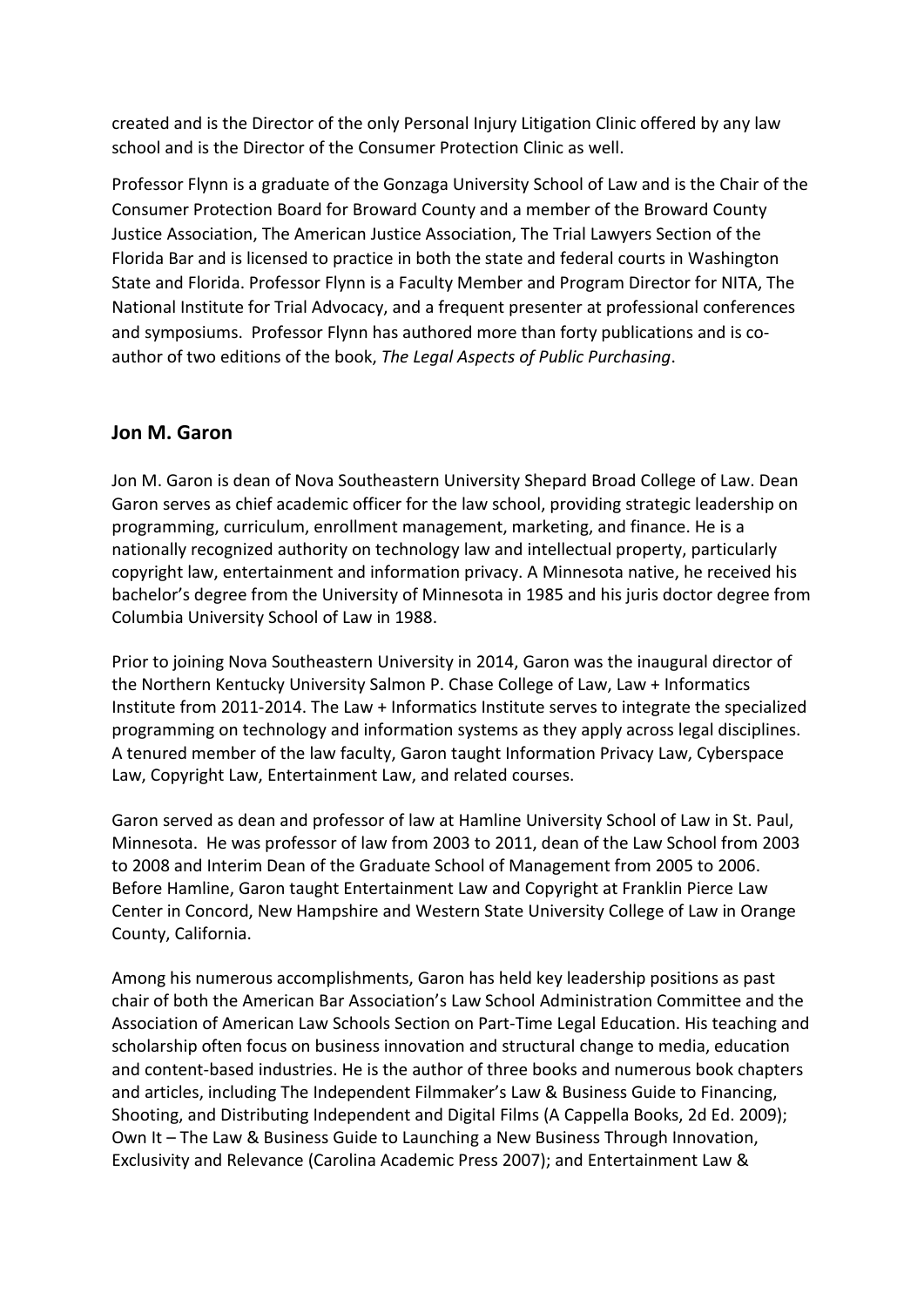Practice (2d Ed. 2014 Carolina Academic Press). Additionally, he has presented at more than 60 forums across the U.S.

#### **Camille Lamar**

P. Camille Lamar is a Professor at Nova Southeastern University, Shepard Broad College of Law where she teaches Lawyering Skills & Values I and II. Prior to joining the faculty at the College of Law, Professor Lamar was an adjunct professor at the Miles College School of Law where she designed the school's first comprehensive legal research and writing curriculum. A member of the bar since 1996, Professor Lamar has broad practice experience in a variety of legal areas. For seven years, Professor Lamar worked for the federal judiciary, first as a law clerk for a United States Magistrate Judge and then, as a staff attorney for a United States District Judge. In both positions, Professor Lamar prepared memorandum opinions on a broad spectrum of federal litigation, including school desegregation cases, civil rights cases, securities class actions, and employment discrimination cases. While in private practice, Professor Lamar represented tenured teachers, school administrators, and educational support staff on behalf of the Alabama Education Association.

Professor Lamar also prosecuted misdemeanor cases and de novo appeals as an Assistant City Prosecutor for the City of Anniston, Alabama. Professor Lamar's scholarship interests focus primarily on Learning Theory and Education Law, particularly issues relating to equity in funding and educational opportunities for disabled and economically disadvantaged students.

#### **Susan H. Stephan**

Susan H. Stephan serves as serves as Director of Development and Adjunct Faculty at NSU's Shepard Broad College of Law. She practiced law for more than 20 years, with a focus on legal challenges involving intellectual property, e-commerce and the Internet, and general corporate legal matters on behalf of individual and business clients. She has taught as adjunct faculty since 2001 in areas including antitrust, intellectual property, pretrial skills and law & economics.

Susan graduated from Hamline University School of Law in 1992. She received her Bachelor's degree from Northwestern University and a Master of Arts in Interdisciplinary Studies from New York University

#### **Steven Teppler**

Adjunct Professor Teppler is currently a Partner at Abbott Law Group, PA in Jacksonville, Florida, where he leads the firm's electronic discovery and technology based litigation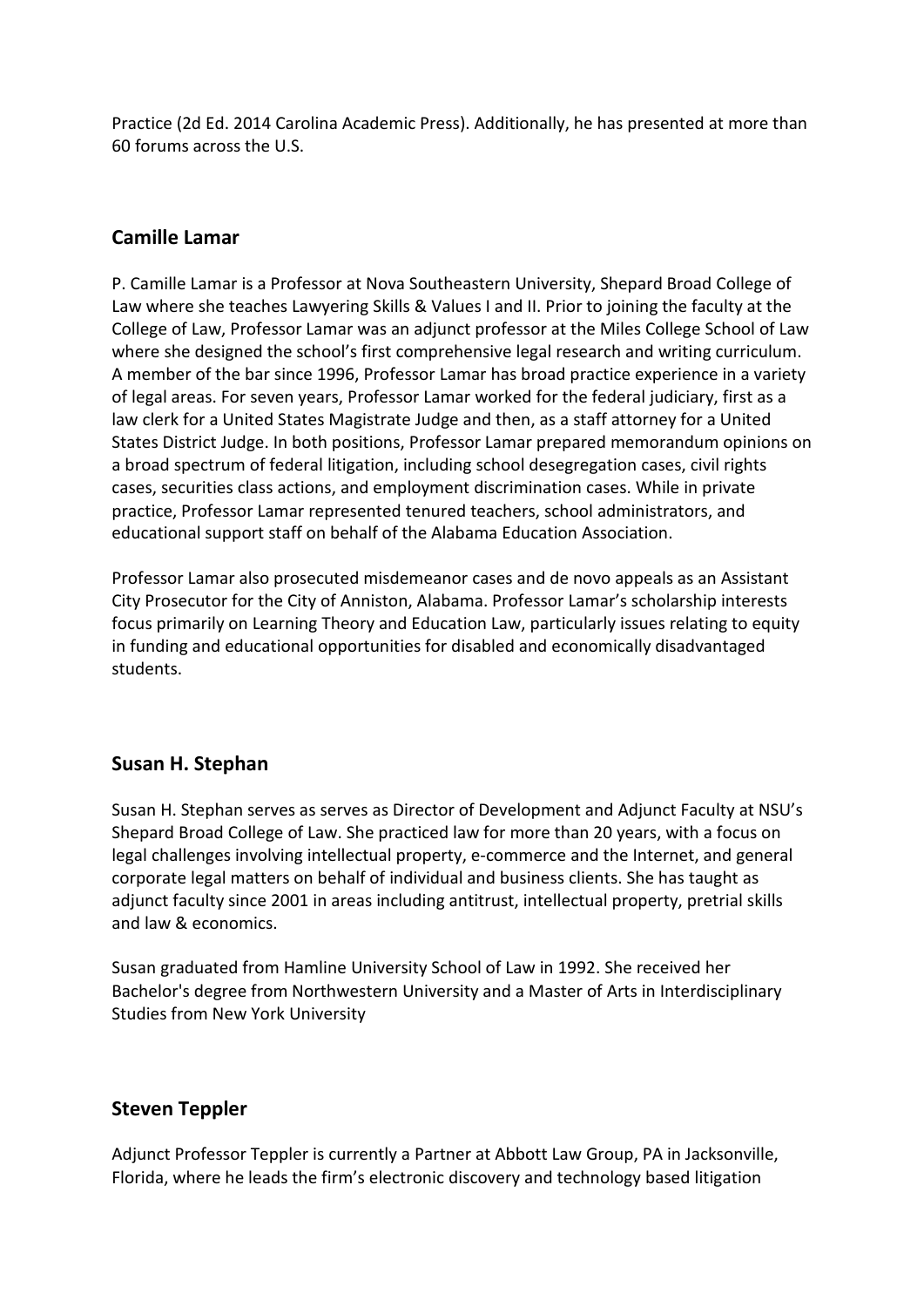practice and frequently co-counsels with other attorneys on electronic discovery issues. He has practiced law since 1981 and is admitted to the bars of New York, the District of Columbia, Florida, and Illinois. Additionally, he is admitted into the U.S. Courts of Appeal for the Second, Eleventh, and District of Columbia Circuits, as well the United States Supreme Court.

Professor Teppler's practice focus is on electronic discovery, including production, preservation, and spoliation matters, and he advises clients about risk, liability, and compliance issues unique to information governance. His experience includes Federal and state court litigation matters, both against and on behalf of Fortune 500 companies, as well as probate and family law disputes where electronic discovery is critically implicated.

Professor Teppler is an active member of the national and state bar associations, and he holds six patents in the field of content authentication and is the founder and CEO of a content authentication provider. He's an adjunct professor at the Ave Maria School of Law, teaching electronic discovery, and he also lectures nationwide on evolving theories of information governance and electronic discovery.

#### **Marilyn L. Uzdavines**

Marilyn L. Uzdavines, J.D., is an Assistant Professor of Law at Nova Southeastern University Shepard Broad College of Law. She primarily teaches in the area of health care practice and regulation. She teaches J.D. courses in Health Care Compliance, Health Care Organizations, Regulations, and Access, Real Estate Transactions, and other health-related courses. She also teaches Pharmaceutical Law, Legal Perspectives in Health Care Ethics, and Regulatory Compliance in the Nova Southeastern University online Master of Science in Health Law program. Her scholarship explores the regulation of developing areas of medical practice. Professor Uzdavines has spoken at numerous national academic conferences throughout the United States, including the Society of American Law Teacher's Conference and the Health Law Professors Conference.

Professor Uzdavines graduated *magna cum laude* with a bachelor's degree in political science from the University of Florida and *magna cum laude* with her law degree from the University of Florida Levin College of Law. In law school, she served as Symposium Editor on the *Florida Law Review*, and was named a member of the Order of the Coif. She also served as a judicial extern to the Honorable Judge Susan Bucklew in the Middle District of Florida. After law school, she joined the international firm of Holland & Knight, LLC in Tampa, Florida where she practiced corporate law. She later opened the firm, Uzdavines Law Group, P.A. in Clearwater, Florida where she practiced transactional law.

Prior to joining the Nova Southeastern University Shepard Broad College of Law faculty, Professor Uzdavines spent one year as a visiting professor at Stetson College of Law. At Nova Southeastern University Shepard Broad College of Law, she has served as faculty coadvisor for the Hispanic Law Student Association and the PULSE! Health Law Student Association. Additionally, she served on the Masters of Science Online Curriculum Task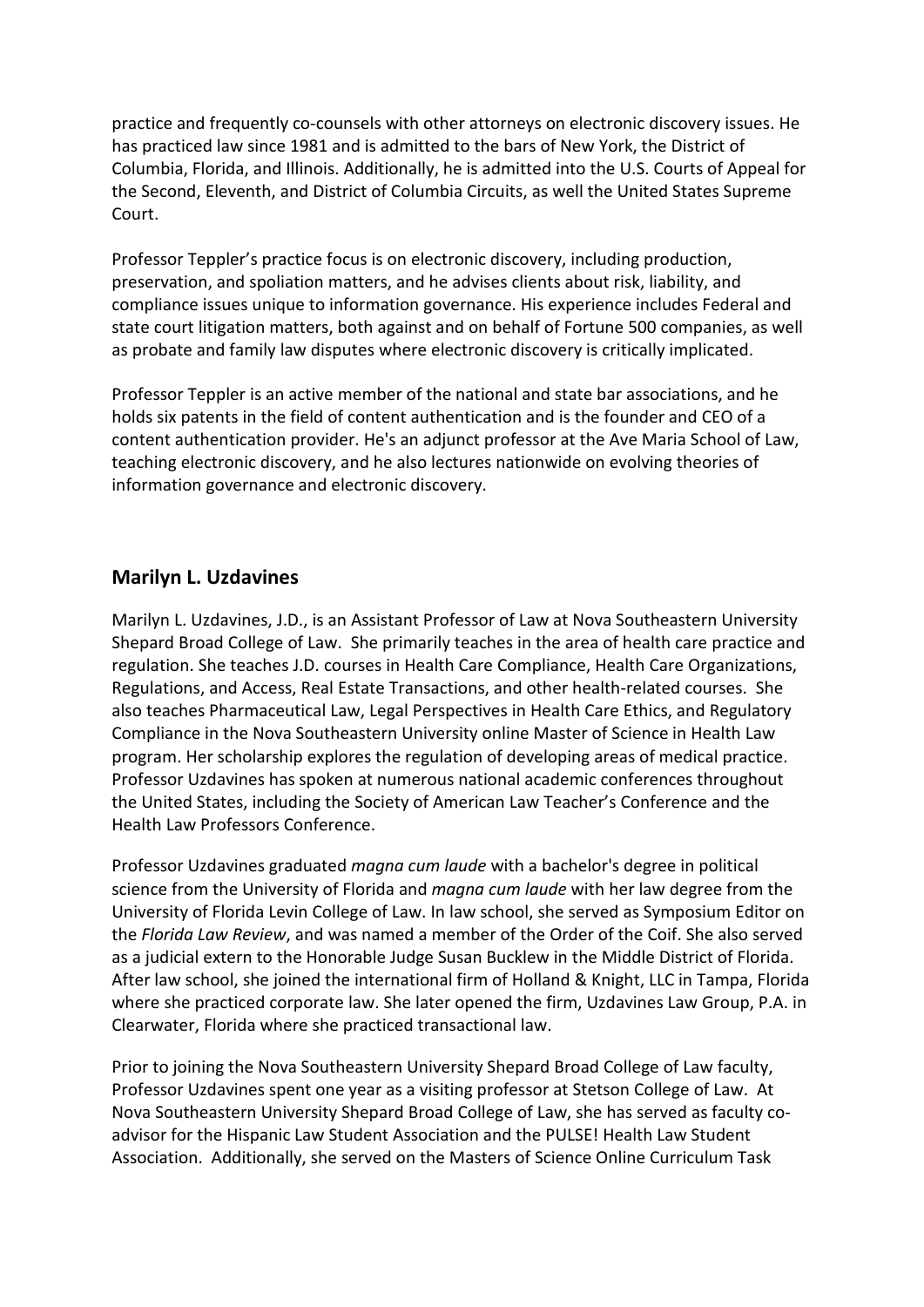Force and the College of Law's Governance Committee. She is a member of the Florida Bar and a member of the Florida Bar Committee on Diversity and Inclusion.

#### **Kate Webber**

Professor Kate Webber became a full time faculty member of the NSU College of Law in 2010. Her courses include: Employment Discrimination, Business Entities, Securities Regulation, Civil Procedure, Remedies, and Legal Research and Writing. Professor Webber also teaches a number of courses in the NSU Law Master's in Employment Law program. Professor Webber has served as faculty in the National Institute of Trial Advocacy's deposition skills program since 2010.

Professor Webber's scholarship draws on political science theory to analyze federal employment discrimination law. Her works have appeared in the University of Southern California Interdisciplinary Law Journal, the "Title VII at 50" Symposium issue of St. John's Law Review, and the Columbia Journal of Gender and Law. She has presented at both legal and political science conferences including presentations at the Midwest Political Science Association's Annual Conference in both 2014 and 2015.

Prior to entering academia, Professor Webber enjoyed a ten year career as an employment litigator in New York City, including time as an associate at Proskauer Rose LLP. Her most recent practice was as a partner at a boutique employment law firm representing plaintiffs in high-profile discrimination lawsuits. Notable cases included *Nurse v. Concepts in Staffing* (S.D.N.Y. 2007), a race and gender discrimination suit resulting in a \$1.2 million jury verdict, and *Hart v. Dresdner* (S.D.N.Y. 2006), a proposed class action gender discrimination case brought on behalf of six women in the financial industry. Professor Webber has commented on employment law issues in a wide range of publications and broadcasts, including appearances on CNBC's "On the Money" and The Gail King Show of Oprah and Friends Radio.

Professor Webber graduated from the University of Pennsylvania Law School where she served as an executive editor of the Journal of International Economic Law and a member of the Moot Court Board. During law school, she received the Samuel F. Pryor, III, Award for Most Distinguished Comment. Professor Webber received her undergraduate degree in Political Science, *cum laude*, from Tufts University.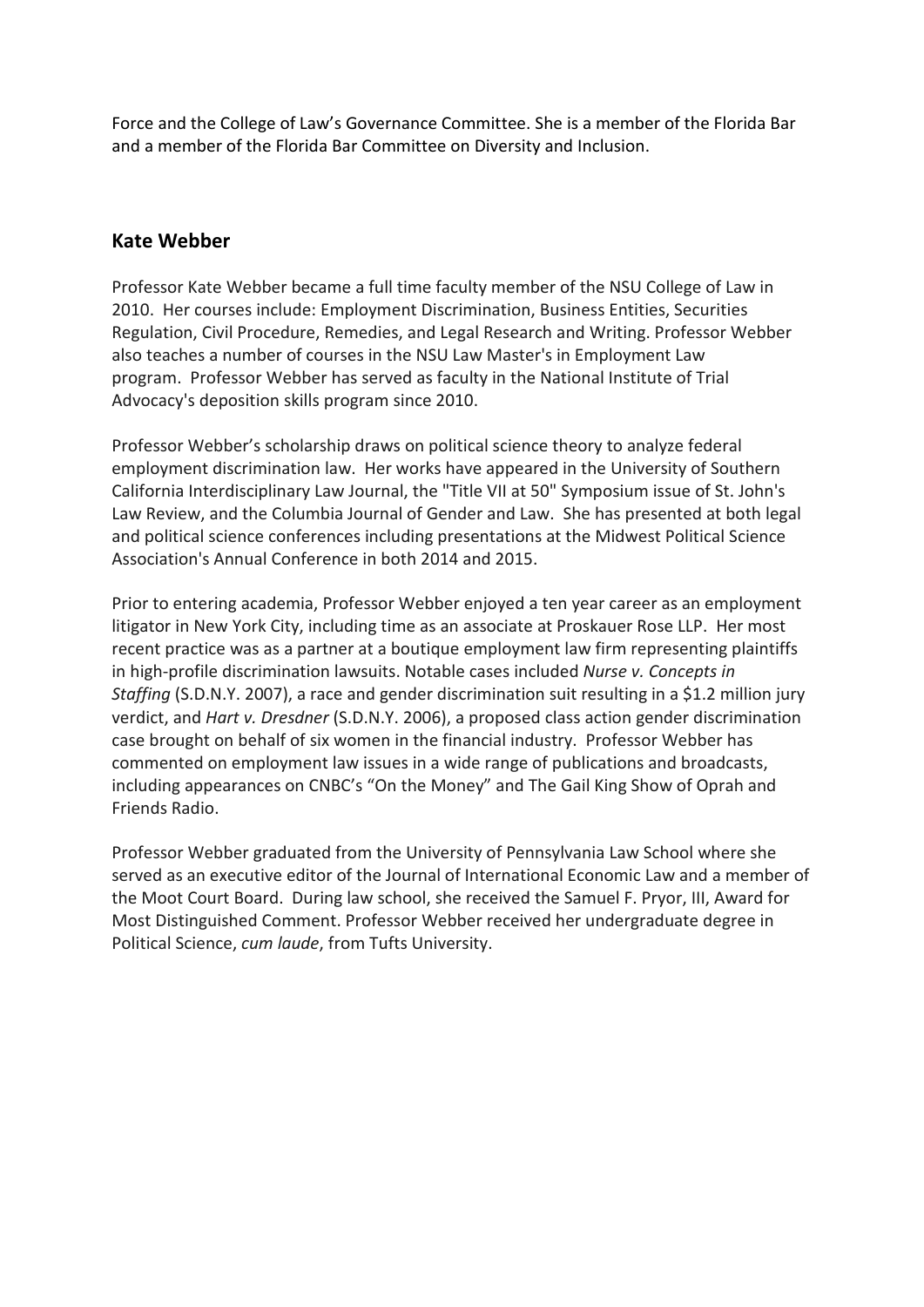# Akerman

# Whitney M. Untiedt



#### Education

**J.D., University of Florida Levin College of Law, 2005;** *cum laude*

**B.A., College of William and Mary, 1999; James Monroe Academic Scholar**

#### **Partner Director of Pro Bono Initiatives**

**Three Brickell City Centre 98 Southeast Seventh Street Suite 1100 Miami, FL 33131 Tel: 305.374.5600 Fax: 305.374.5095 whitney.untiedt@akerman.com**

**Whitney Untiedt is a partner in the Miami office and Akerman's Director of Pro Bono Initiatives. She supervises the firm's many pro bono programs, and develops strategic partnerships and collaborations that align with Akerman's philanthropic focus on education and youth development. Prior to joining Akerman, Whitney spent a year as an Equal Justice Works AmeriCorps Legal Fellow, followed by nine years as an Assistant Public Defender in Florida, where she developed a specialized practice focusing on the representation of high-risk juveniles involved in delinquency and dependency proceedings. Whitney is co-director of the Southern Juvenile Defender Center, a member of the Florida Children's Justice Act Task Force, and immediate past chair of the Florida Juvenile Court Rules Committee. Whitney speaks regularly on issues of child advocacy, professional responsibility, and general litigation practice.**

#### Areas of Experience

**AkermanIN at The LAB Miami**

#### Awards & Recognition

- **The Florida Bar Leadership Academy, Class I Fellow**
- **National Institute for Trial Advocacy Next Generation Award**